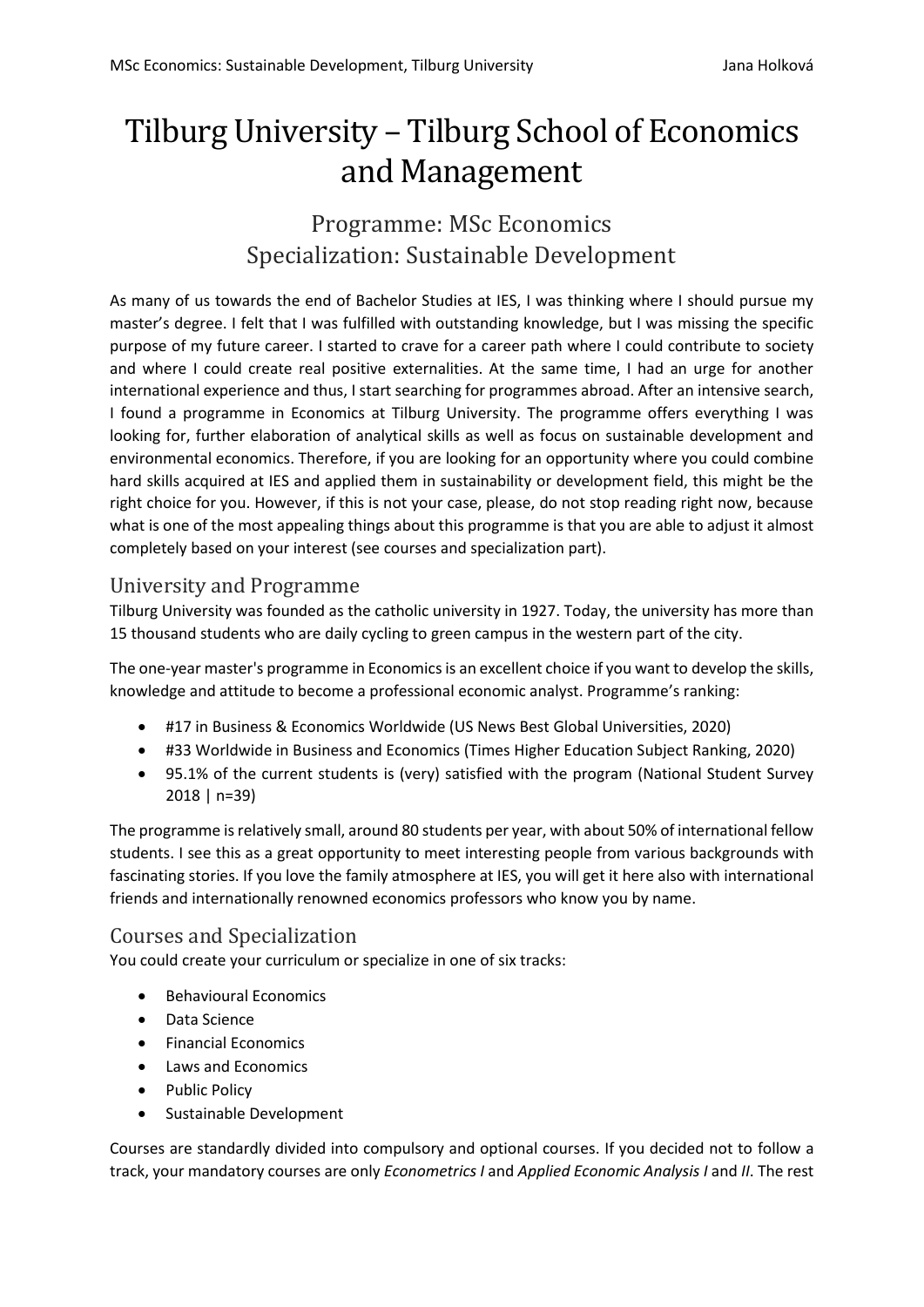is optional and completely up to you what creates a great opportunity to create a programme suited just for you. If you choose a track, you have two additional specialization-specific mandatory courses. List of all courses offered by specific track could be seen in the table below. Programme distinguish between method courses and seminars. Methods are 5-week long courses and seminars are 9-week long. Fall semester starts with the first block when students follow only methods corresponding to the fall semester. After 5 weeks there is an exam week when you have all the exams from methods. Subsequently, the second block of seminars is starting, which is at the end, again, followed by the exam week. If lucky enough, you could be able to finish all exams of the fall semester before Christmas and enjoy almost a month-long holiday. Spring semester is starting the last week in January with both methods and seminars at once. In addition to that, you start working on your master thesis. After the last exam period in mid-April, you are free of classes and have more than two months solely for your thesis.

|                                                                                                                                                     | Law and<br>Economics | Public<br>Policy | Sustainable<br>Develop-<br>ment        | Financial<br>Economics | Data<br>Science | Behavioral<br>Economics |
|-----------------------------------------------------------------------------------------------------------------------------------------------------|----------------------|------------------|----------------------------------------|------------------------|-----------------|-------------------------|
| <b>METHODS</b> (each course is 3 ects)                                                                                                              |                      |                  |                                        |                        |                 |                         |
| <b>Fall Semester</b>                                                                                                                                |                      |                  |                                        |                        |                 |                         |
| #Methods: Econometrics 1                                                                                                                            | ٠                    | ٠                | ٠                                      | ٠                      | ٠               | ٠                       |
| Methods: Experiments and Surveys                                                                                                                    |                      |                  | ٠                                      |                        |                 | ٠                       |
| Methods: Game Theory 1                                                                                                                              | ۰                    | ٠                | Ō                                      | Ō                      |                 | ٠                       |
| Methods: Game Theory 2                                                                                                                              | ٠                    |                  |                                        |                        |                 |                         |
| Spring Semester                                                                                                                                     |                      |                  |                                        |                        |                 |                         |
| Methods: Econometrics 2                                                                                                                             |                      |                  | $\circ$                                | ٠                      | ٠               |                         |
| SEMINARS (each course is 6 ects)                                                                                                                    |                      |                  |                                        |                        |                 |                         |
| <b>Fall Semester</b>                                                                                                                                |                      |                  |                                        |                        |                 |                         |
| Seminar Governance of Innovation                                                                                                                    | ٠                    | ♦                | Ō.                                     |                        | ٠               |                         |
| Seminar Financial Markets and Institutions                                                                                                          |                      |                  | Ō.                                     | ٠                      |                 |                         |
| Seminar Economics and Psychology of Social Norms                                                                                                    | ō                    |                  |                                        |                        |                 | ٠                       |
| and Strategic Behavior                                                                                                                              |                      |                  |                                        |                        |                 |                         |
| Seminar Growth and Regional Development                                                                                                             |                      | ♦                | ٠                                      |                        |                 |                         |
| <b>Seminar Taxation</b>                                                                                                                             |                      | ٠                |                                        | ♦                      |                 |                         |
| The Economics and Finance of Pensions                                                                                                               |                      |                  |                                        | Ō                      |                 | ō                       |
| <b>Spring Semester</b>                                                                                                                              |                      |                  |                                        |                        |                 |                         |
| Seminar Economics and Psychology of Risk and Time                                                                                                   |                      |                  | Ō                                      | Ō                      |                 | ٠                       |
| Seminar Competition Policy                                                                                                                          | ٠                    | $\Diamond$       |                                        |                        |                 |                         |
| Seminar Data Science for Economics                                                                                                                  |                      |                  |                                        |                        | ٠               |                         |
| Seminar Environmental and Resource Economics                                                                                                        |                      | ō                | ٠                                      |                        |                 | ō                       |
| Seminar Financial Economics                                                                                                                         |                      |                  |                                        | ٠                      |                 |                         |
| Seminar Labor Economics                                                                                                                             |                      | ٠                |                                        |                        | Ō.              | ō                       |
| PROJECT WORK (in fall and spring semester)                                                                                                          |                      |                  |                                        |                        |                 |                         |
| *Applied Economic Analysis, 1 (fall) and 2 (spring), 6 ects                                                                                         | ٠                    | ٠                | ۰                                      | ٠                      | ٠               | ٠                       |
| #Thesis (spring and summer), 15 ects                                                                                                                | ٠                    | ٠                | ٠                                      | ٠                      | ٠               | ٠                       |
| <b>ELECTIVES</b> (fall and spring)                                                                                                                  |                      |                  |                                        |                        |                 |                         |
| From defined group                                                                                                                                  |                      |                  |                                        | 6 ECTS\$               |                 |                         |
| From Methods (see above: 0 = good choice)                                                                                                           |                      | 3 ECTS           | 3 ECTS                                 | 3 ECTS                 | 3 ECTS          |                         |
| From Seminars (see above: 0 = good choice)                                                                                                          | 12 ECTS              | 12 ECTS          | 12 ECTS                                | 6 ECTS                 | 12 ECTS         | 12 ECTS                 |
| Free (any MSc-level course, upon approval)<br>A member of the company of the Hotel America. A member of which is the distribution of the set of the | 6 ECTS特              | 6 ECTS           | 6 ECTS<br>constitute and constructions | 6 ECTS                 | 6 ECTS          | 6 ECTS                  |

MSc Economics Course list and Specialization Tracks (as of academic year 2019-20)##

 $0 =$  good choice for this track; \*compulsory within MSc Economics. compulsory course for this track;

## If you do not choose a track, you do the courses indicated with # and you choose 2 more methods courses, 4 seminars, and 1 free elective.

\$ "Investment Analysis" and "Corporate Governance and Restructuring". \$\$Recommended: Course at Tilburg Law School, e.g. "EU Competition Law"

### Application Process

Tilburg University offers an opportunity to enrol twice per year. This programme starts at the end of August and at the end of January. Even though it is recommended to start at the of August, you are perfectly fine to start in the spring as well, as courses are not building much on the knowledge from the fall semester.

Unfortunately, Tilburg University is not a partner with Charles University and thus, you have to do GRE test (GMAT is not accepted for this programme). Besides that, they will evaluate you based on your academic background and English proficiency. Overall, nothing of what IES graduate should be afraid of  $\odot$ . For more information see: